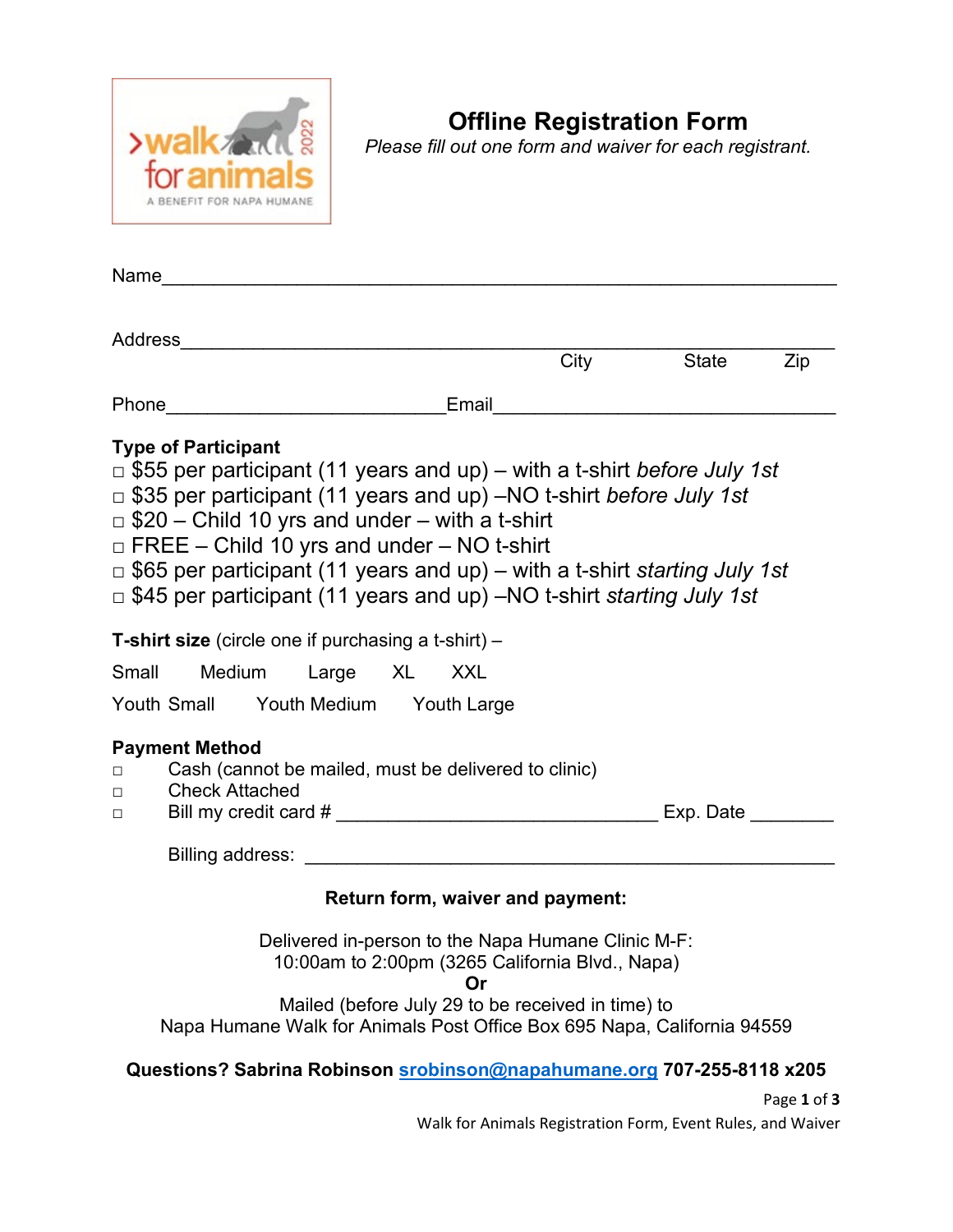### **Waiver**

In consideration of being allowed to participate in the Napa Humane Walk for Animals, I, intending to be legally bound for myself, my heirs, executors and administrators, waive and release any and all rights and claims for damages I may have against Napa Humane Walk for Animals, Napa Humane, City of Napa, any other partners and sponsors of this event, and their respective agents, employees, representatives, successors and assigns, for any and all injuries suffered by me or my dog(s) in said event. If I am signing as a parent or legal guardian of a minor child, I understand that I am accepting this waiver and release of liability on behalf of myself and the minor child.

I understand that participating in the Napa Humane Walk for Animals on August 7, 2022, includes an element of risk for both myself and the dog(s) I come with, including but not limited to risks of injury caused by over exertion, falls, or contact with other participants and their animals. I agree to abide by any decision of any event official related to the ability of myself and my dog(s) to complete this event safely. I further agree that event officials or volunteers may authorize any emergency treatment for me or for my dog(s) that the officials or volunteers deem necessary, if I appear unable to authorize such treatment myself.

I also affirm that any dog I will be participating with is currently licensed, with current Parvovirus and Rabies vaccinations, and does not have a history of aggressive behavior. I attest and verify that I and my dog(s) are physically fit.

I understand that the event sponsors may photograph or otherwise record the event, and I grant the sponsors permission to use my likeness participating in this event, without limitation, without obligation to me.

I am aware that this is a RELEASE OF LIABILITY and a contract between me and the persons and entities mentioned above, and that I accept this contract of my own free will. As part of this release and waiver, I acknowledge that I have read and understand all of the terms stated.

Date Participant's Name Participant's Signature

If the participant named above is under age 18 years, this form shall also be signed by a parent or legal guardian. By signing below, you represent that you are the parent or legal guardian of the participant named above, and accept the terms of this Waiver on the minor's behalf.

\_\_\_\_\_\_\_\_\_\_ \_\_\_\_\_\_\_\_\_\_\_\_\_\_\_\_\_\_\_\_\_\_\_\_ \_\_\_\_\_\_\_\_\_\_\_\_\_\_\_\_\_\_\_\_\_\_\_\_\_

\_\_\_\_\_\_\_\_\_\_ \_\_\_\_\_\_\_\_\_\_\_\_\_\_\_\_\_\_\_\_\_\_\_\_ \_\_\_\_\_\_\_\_\_\_\_\_\_\_\_\_\_\_\_\_\_\_\_\_\_

Date Parent/Guardian's Name Parent/Guardian's Signature